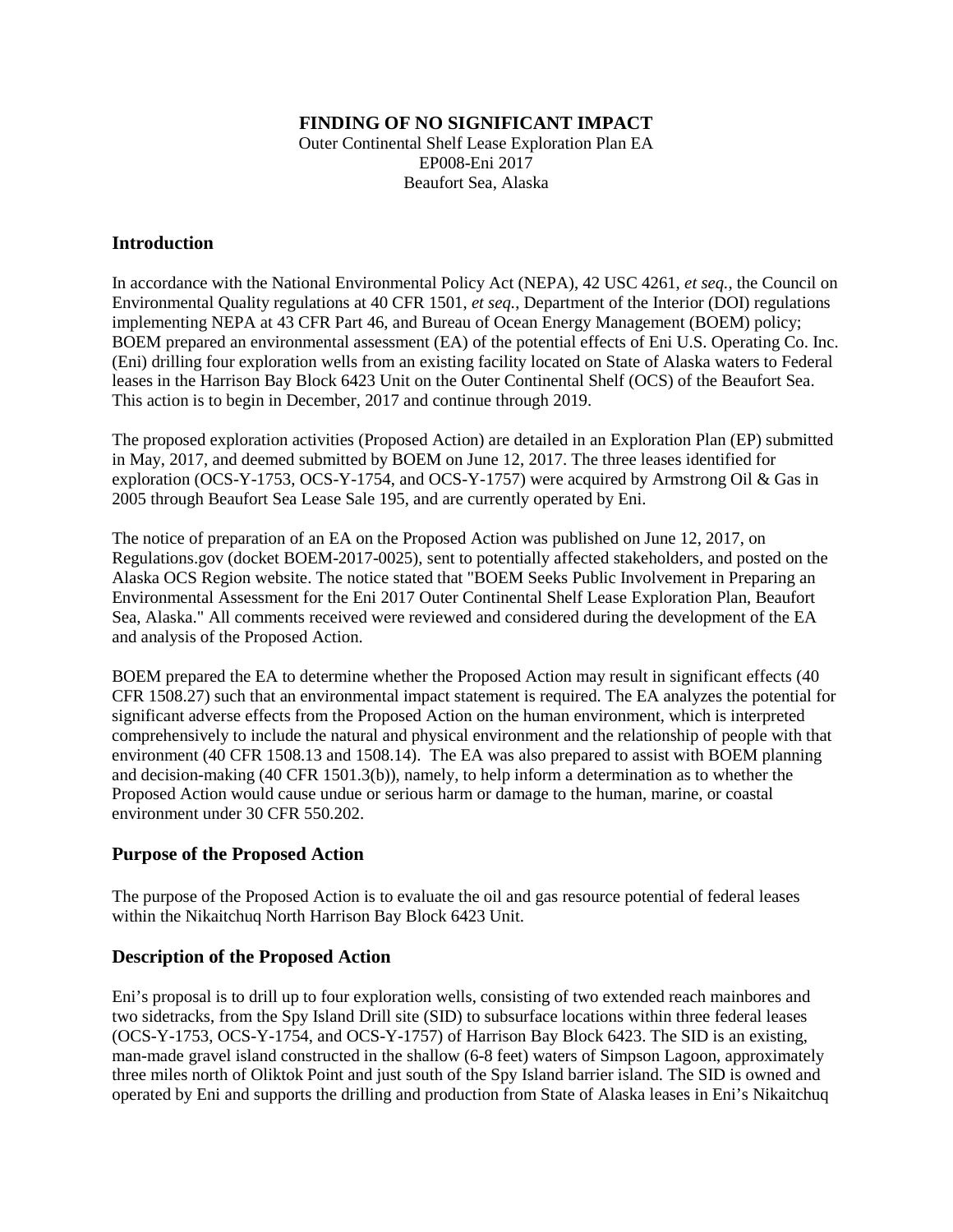unit. Eni also owns and operates the Oliktok Production Pad (OPP), an onshore drilling and processing facility located on Oliktok Point near the shoreline of Simpson Lagoon. All drilling would occur during winter (December through mid-April) during solid ice conditions.

The Proposed Action would be conducted using existing facilities and equipment associated with Eni's ongoing drilling and production activities on State of Alaska leases. No new construction would occur. Freight and personnel would be transported from the OPP to the SID via ice roads in winter and via marine vessels and barges during the open water season.

# **Environmental Assessment**

BOEM evaluated the Proposed Action and a No Action alternative. A list of other alternatives considered but not analyzed, is provided in Section 2.4 of the EA. None of the potential alternatives identified during internal scoping were determined to be reasonable or carried forward for full analysis in the EA. No additional alternatives were suggested through external scoping (public comment period).

## **No Action Alternative**

Under the No Action Alternative, BOEM would not approve Eni's proposed EP. This would preclude Eni from evaluating the oil and gas resource potential of its federal leases within the Nikaitchuq North Harrison Bay Block 6423 Unit.

Eni has indicated that if the proposed EP is not approved, it would continue to produce oil from its existing wells on State leases, and would also likely pursue additional development drilling on State leases. Ongoing and potential activities on State leases are not authorized by BOEM and are not part of the Proposed Action analyzed in the EA. These activities are, however, evaluated as past, present, and reasonably foreseeable future actions within the Cumulative Effects Scenario (Appendix B), and their potential contributions to cumulative impacts are accounted for within each resource-specific subsection of Chapter 4 of the EA.

# **Proposed Action**

Under this alternative, BOEM would approve Eni's EP, and the Proposed Action would occur. Up to four exploration wells, consisting of two extended reach mainbores and two sidetracks, would be drilled from SID to evaluate the oil and gas resource potential of three of the company's OCS leases in the U.S. Beaufort Sea. Adverse effects to the environment would occur; the level of these impacts would range from negligible to minor, depending on the specific environmental resource. Anticipated impacts of the Proposed Action on these resources are summarized below:

#### • **Physical Resources**

The level of effects of the Proposed Action on air and water quality would be negligible because little to no adverse effects would occur.

#### • **Biological Resources**

The Proposed Action is expected to have negligible to minor effects on biological resources. Impacts to vegetation and wetlands, lower trophic resources, and fish would be negligible because little to no adverse impacts would occur. Impacts to birds are expected to be primarily insignificant or immeasurable at the population level, and therefore negligible but in rare circumstances impacts could be temporary and localized and therefore minor.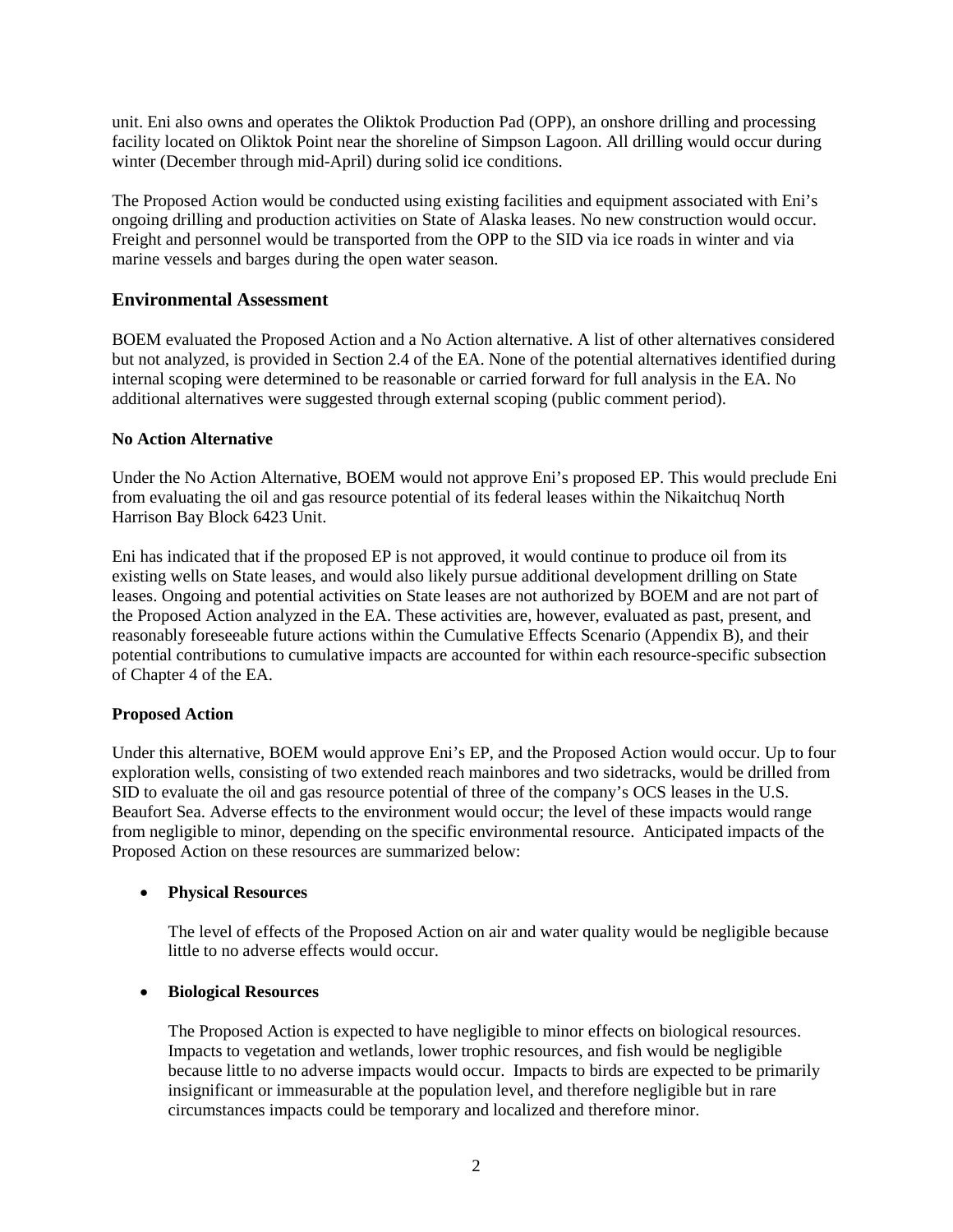For marine mammals, the Proposed Action could have negligible to minor effects due to the location of the SID, the limited number of animals exposed to industrial activities, and human interactions. Eni has obtained a Letter of Authorization (LOA) from the United States Fish and Wildlife Service (USFWS) for the non-lethal incidental take of polar bears and Pacific walruses, and will also obtain an LOA for the intentional take (for deterrence) of polar bears. Both of these authorizations are approved under the Marine Mammal Protection Act (MMPA).

## • **Sociocultural Systems, Subsistence Harvest Patterns, Population and Economy, Community Health, Environmental Justice, and Archaeological Resources**

Impacts to the Sociocultural Systems would be negligible because there would be little to no effects to social organization, cultural values and formal institutions of Nuiqsut or any other community.

Subsistence activities and harvest patterns could experience minor impacts if the presence of support vessels between Oliktok Point and the SID disturbs seal hunting or eider hunting, or interferes with travel to and from Cross Island during the fall bowhead whale hunts.

The Proposed Action would have negligible effects on population, employment, income, and revenue in the North Slope Borough and local communities (i.e. Nuiqsut).

Overall, there would be negligible impacts to Community Health from the Proposed Action. There would be no disproportionately high and adverse impacts to Environmental Justice communities from the Proposed Action.

No historic or prehistoric properties are likely to be affected by the activities proposed in the 2017 Eni EP. Therefore, the Proposed Action will have a negligible effect on archaeological resources.

#### **Significance Review (40 CFR 1508.27)**

Consistent with 40 CFR 1508.27, significance is evaluated by considering context and intensity. Significance varies with the setting of the Proposed Action. For short-term, site-specific actions such as this one, significance would usually depend upon the effects in the specific location rather than in the world as a whole. Both short-term and long-term effects are relevant. For this Proposed Action, the context is centered on Simpson Lagoon and the community of Nuiqsut. It is within this context that the intensity of potential effects of the Proposed Action is considered. Intensity refers to the severity of effect. Pursuant to 40 CFR 1508.27(b), the following ten factors have been considered in evaluating the significance of the Proposed Action:

- 1. **Impacts that may be both beneficial and adverse**. Potential adverse effects of the Proposed Action to the physical environment, biological resources, and subsistence activities, in consideration of mitigation measures already incorporated into the Proposed Action, are expected to be either negligible or minor, depending on the resource. Significant adverse effects are not anticipated for any resource. There would be beneficial economic impacts if local residents were employed in support of these activities, although such impacts are expected to be temporary. Therefore, the level of adverse and beneficial effects of the Proposed Action does not render the potential impacts significant.
- 2. **The degree to which the Proposed Action affects public health or safety**. Within its environmental analysis, BOEM considered the distance of the Proposed Action from the local communities, potential effects of anticipated discharges and emissions, and the potential for the Proposed Action to interfere with subsistence activities. Due to the location and limited duration of the Proposed Action,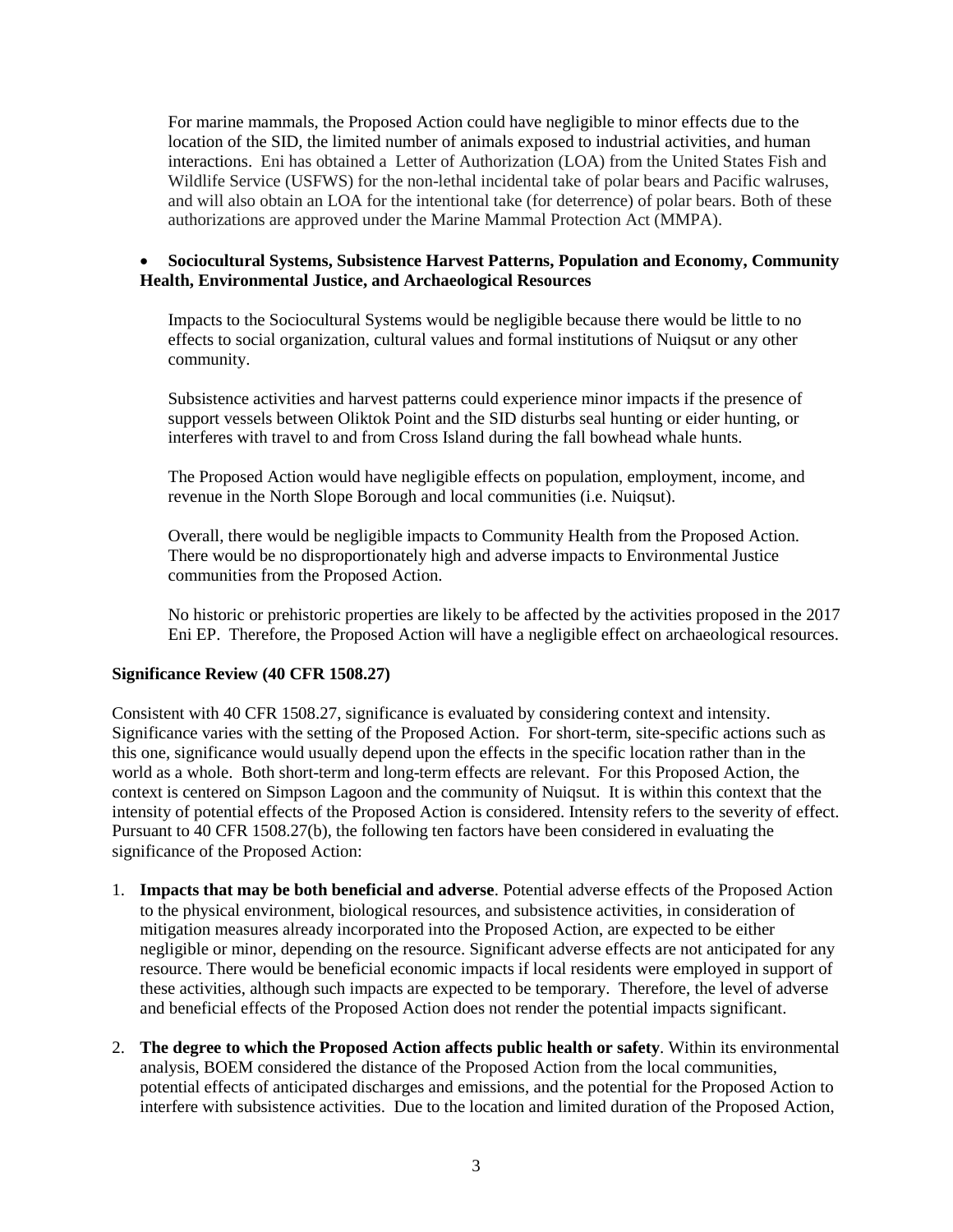it is expected to have no effects on public health or safety. Therefore, the degree to which the Proposed Action may affect public health or safety does not render the potential impacts significant.

- 3. **Unique characteristics of the geographic area such as proximity to historic or cultural resources, park lands, prime farmlands, wetlands, wild and scenic rivers, or ecologically critical areas.** The Proposed Action would not take place near any known historic or cultural resources, or near any park lands, prime farmlands, wetlands, or wild and scenic rivers or ecologically critical areas. While the Proposed Action would occur within designated critical habitat for polar bears, it is not expected to adversely modify or to otherwise negatively affect that habitat. No other ecologically critical areas exist within the area. BOEM also analyzed the potential to adversely affect subsistence hunting areas, including those used for whaling. Negligible to minor impacts to subsistence hunting patterns are anticipated as a result of the proposed exploration drilling or support activities. Consideration of potential site specific effects of the Proposed Action on unique geographical areas does not render the potential impacts significant.
- 4. **The degree to which the effects on the quality of the human environment are likely to be highly controversial.** BOEM evaluated the degree to which the potential effects of the proposed activities may be highly controversial. In developing the EA, BOEM reviewed relevant studies, scientific literature, past BOEM NEPA analyses, and ADEC, NMFS and USFWS analyses. BOEM invited the USFWS, NMFS, and the Bureau of Safety and Environmental Enforcement to be cooperating agencies during development of the EA. BOEM received and reviewed public comments, in part to determine if substantial questions exist on whether the Proposed Action would cause significant degradation of any environmental factor. Concerns raised by stakeholders were fully considered and addressed as appropriate in the EA. Furthermore, the effects analyses in the EA are based on the best available scientific information. Sufficient information was available to support sound scientific judgments regarding the potential for environmental effects. The following recent NEPA reviews and other environmental evaluation documents, as well as pertinent on-going studies, were reviewed and incorporated as appropriate:
	- Final Environmental Impact Statement Outer Continental Shelf Oil & Gas Leasing Program: 2002-2007 (OCS EIS/EA MMS 2002-006) (USDOI, MMS, 2002).
	- Final Environmental Impact Statement Outer Continental Shelf Oil and Gas Leasing Program: 2007-2012 (OCS/EIS/EA MMS 2007-003) (USDOI, MMS, 2007).
	- Final Programmatic Environmental Impact Statement Outer Continental Shelf Oil and Gas Leasing Program: 2012-2017 (OCS/EIS/EA BOEM 2012-003) (USDOI, BOEM, 2012).
	- Final Environmental Impact Statement Beaufort Sea Planning Area Oil and Gas Lease Sales 186, 195, and 202 (OCS EIS/EA MMS 2003-001) (USDOI, MMS, 2003).
	- Environmental Assessment Proposed Oil & Gas Lease Sale 195, Beaufort Sea Planning Area and Finding of No Significant Impacts (OCS EIS/EA MMS 2004-028) (USDOI, MMS, 2004).
	- Environmental Assessment Shell Offshore, Inc., 2012 Revised Outer Continental Shelf Lease Exploration Plan, Camden Bay, Beaufort Sea, Alaska, Flaxman Island Blocks 6559, 6610 & 6658, Beaufort Sea Lease Sales 195 & 202.
	- NMFS 2013 Biological Opinion (USDOC, NOAA, NMFS, 2013).
	- FWS 2012 Biological Opinion (USDOI, FWS, 2012).
	- Intra-Service Biological Opinion for the issuance of 2016-2021 Beaufort Sea Incidental Take Regulations (July 27, 2016).
	- ADEC Technical Analysis Report (TAR), for Minor Permit AQ0923MSS11, June 12, 2017 (ADEC, 2017)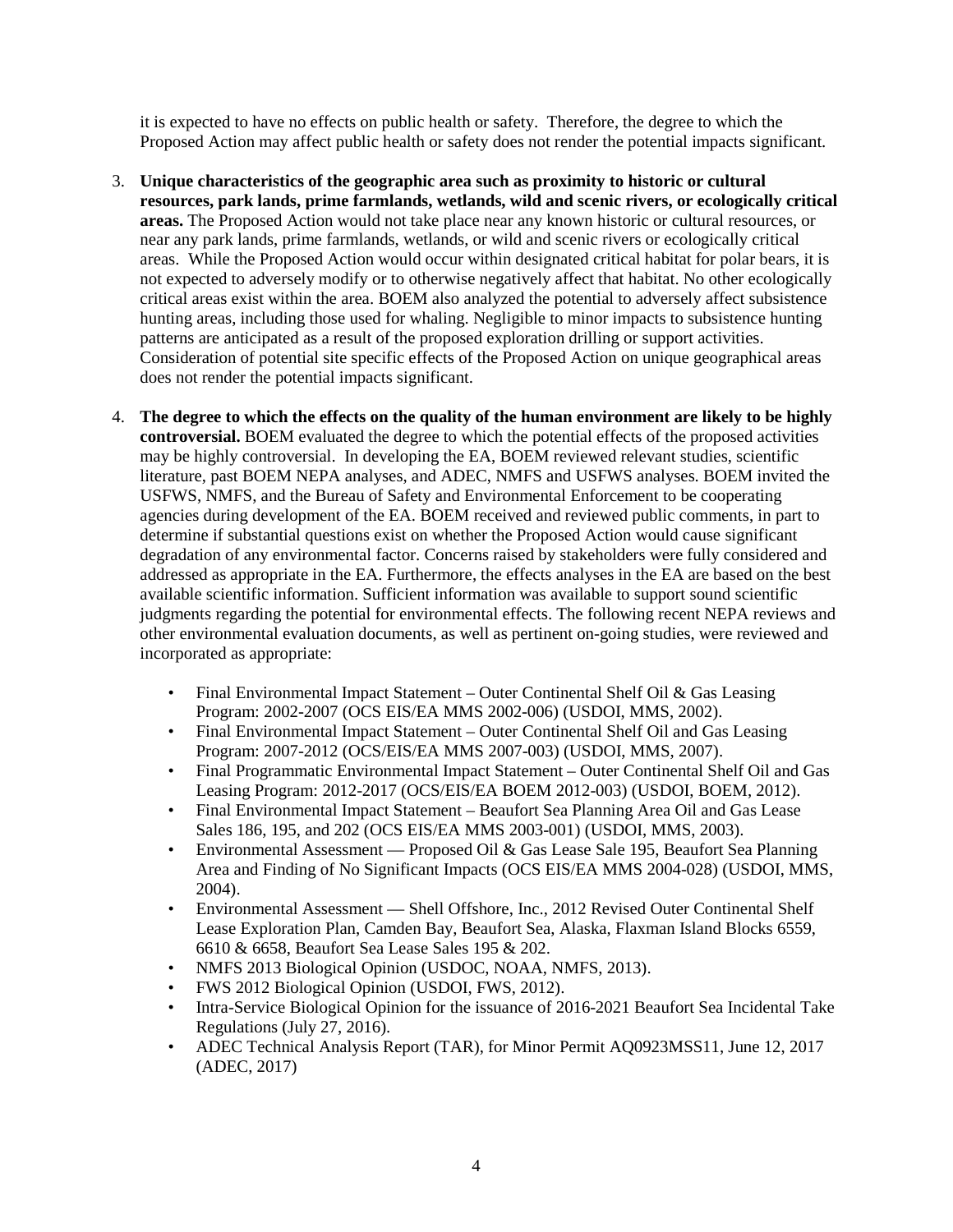The potential effects of oil and gas exploration activities such as those proposed have been thoroughly studied and are well understood. The effects of the Proposed Action are therefore not highly controversial, and consideration of this criterion does not render the potential impacts significant.

5. **The degree to which the possible effects on the human environment are highly uncertain or involve unique or unknown risks.** In determining the significance of effects of the proposed action, BOEM evaluated the degree to which the potential effects of the proposed action may be highly uncertain or involve unique or unknown risks. Since 1971, there has been one large  $(≥1,000$  barrels) OCS spill during the drilling of approximately 15,000 OCS exploration wells. Exploration drilling in the Arctic OCS has more than two decades of history. No large spills occurred while drilling 36 exploration wells to depth in the Arctic OCS and no large spills have occurred during the Nikaitchuq Development.

The technologies and procedures used in exploration drilling conform to well-established industry standards, and the components of exploration drilling that may impact the environment are well understood. It is acknowledged that the wells proposed in Eni's EP are extended reach wells. These proposed wells would be deeper and have a longer horizontal reach than the existing wells drilled at Nikaitchuq, but their horizontal distance-to-depth ratio would be less (a more pertinent consideration). Extended reach drilling presents certain technical challenges, but these challenges are well-known and are addressed through use of appropriate equipment, drilling procedures and well design. It should be understood that well design (vertical vs. extended reach) is only one factor in the risk of an oil spill and other factors such a reservoir pressure, oil composition, and geologic hazards also exert influence on the risk of an oil spill. All of these factors will be further considered by BSEE in its comprehensive technical review of each proposed well design as part of the APD review process. BSEE will not approve the APD, and Eni will not be authorized to drill, if BSEE determines that the well designs proposed here are not safe. If BOEM and BSEE approve Eni's EP and APD, respectively, and exploration drilling occurs, BSEE inspection personnel would monitor the operation and enforce and verify compliance with conditions of approval of the EP, lease stipulations, and BOEM and BSEE drilling, safety and environmental regulations.

The potential impacts of exploration activities in the Beaufort, including potential oil spills, have been addressed in several previous BOEM EISs and EAs. Updated, project-specific analyses of the potential impacts of small spills and a hypothetical large and very large spill from the Proposed Action are provided in Chapter 4 and Appendix A of this latest EA. Updated spill probabilities are also provided in Appendix A.

The effects of the Proposed Action are not highly uncertain, nor does the Proposed Action involve unique or unknown risks. Risks and effects have been identified and evaluated in the EA, the documents to which it tiers and other documents incorporated by reference. Therefore, the degree to which the potential effects of the Proposed Action may be highly uncertain or involve unique or unknown risks does not render the potential impacts significant.

6. **The degree to which the action may establish a precedent for future actions with significant effects or represents a decision in principle about a future consideration.** In compliance with the OCSLA and the regulations at 30 CFR Part 550, BOEM has conducted a technical and environmental review of the Proposed Action. All EP's are subject to a review and evaluation by BOEM based on the specific facts of each Plan and the proposed activities at issue. Any future OCS oil and gas activities that are not described in the Proposed Action and analyzed in the EA would require separate review and approval before they could proceed. Thus, the Proposed Action here will not serve as a precedent for future actions nor represent a decision in principle about a future consideration. Accordingly, the degree to which the Proposed Action may establish a precedent for future actions or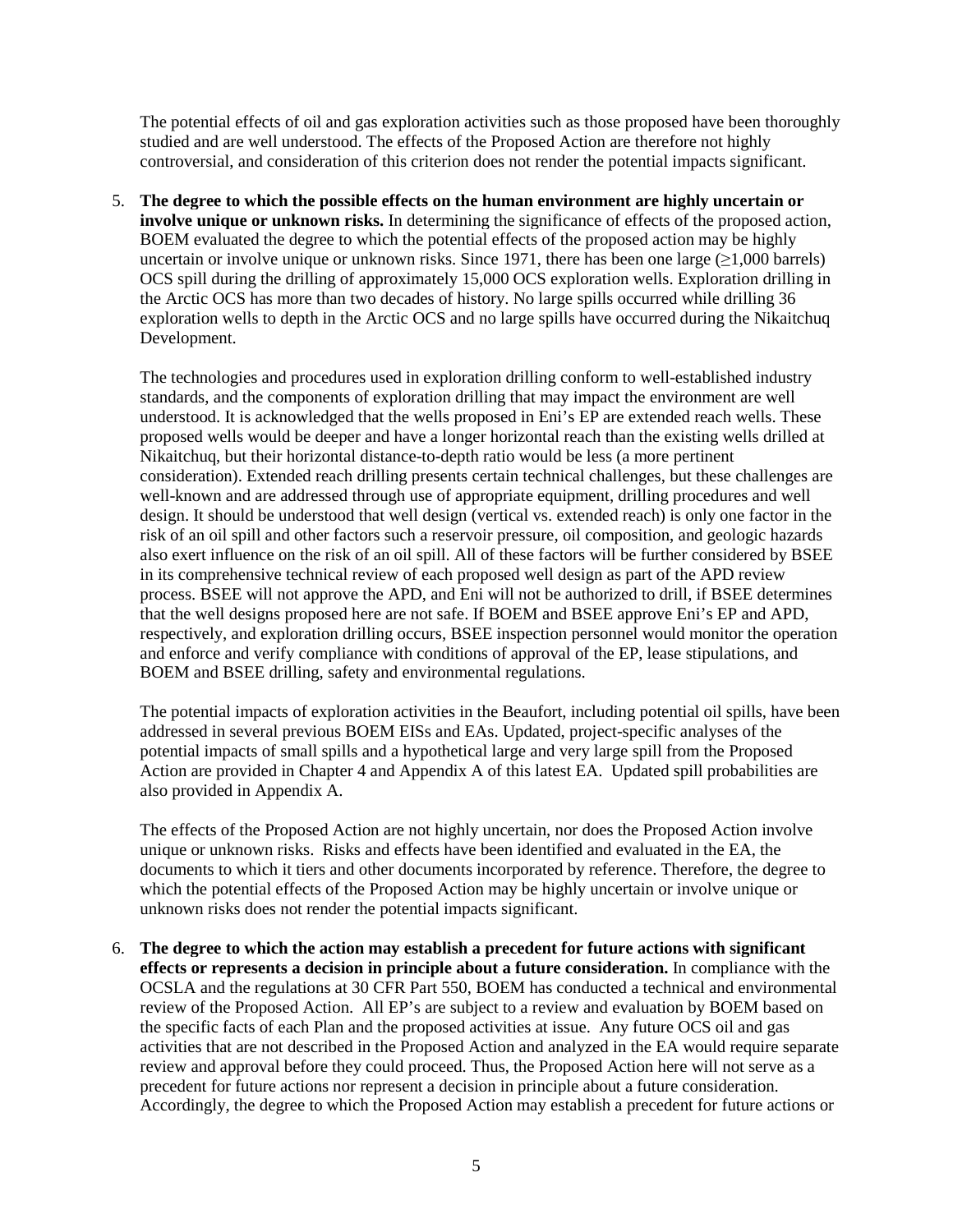represent a decision in principle about a future consideration does not render the potential impacts significant.

- 7. **Whether the action is related to other actions with individually insignificant but cumulatively significant impacts. Significance exists if it is reasonable to anticipate a cumulatively significant impact on the environment. Significance cannot be avoided by terming an action temporary or by breaking it down into small component parts.** The EA considered the Proposed Action's potential contribution to cumulative effects when combined with other past, present, and reasonably foreseeable activities, including past, present, and reasonably foreseeable activities at Nikaitchuq. The EA concluded that the Proposed Action is not reasonably anticipated to produce significant impacts or to add to the effects of other activities such that the incremental effects of the action result in significant effects. Therefore, the degree to which the potential effects of the Proposed Action may be related to other actions with individually insignificant but cumulatively significant impacts does not render the potential impacts significant.
- 8. **The degree to which the Proposed Action may affect districts, sites, highways structures, or objects listed in or eligible for listing in the National Register of Historic Places or may cause loss or destruction of significant scientific, cultural, or historical resources.** Activities associated with the Proposed Action are not anticipated to disturb historic or prehistoric properties. No such properties were identified during site-specific shallow hazard surveys and archeological assessments conducted in the area of proposed activities, and the Proposed Action does not entail any new ground disturbance. The Proposed Action is not expected to adversely affect, or cause the loss of, any scientific, cultural, or historic resources. Therefore, the degree to which the Proposed Action may adversely affect historic resources does not render the potential impacts significant.
- 9. **The degree to which the action may adversely affect an endangered or threatened species or its habitat that has been determined to be critical under the Endangered Species Act of 1973.** Section  $7(a)(2)$  of the ESA requires each federal agency to ensure that any action that it authorizes, funds, or carries out is not likely to jeopardize the continued existence of a listed species or result in the adverse modification of designated critical habitat. BOEM determined that Eni's Proposed Action is within the scope of activities analyzed in the NMFS-issued Biological Opinion (2013 BO; April 2, 2013) and the USFWS-issued Biological Opinion (2012 BO: May 8, 2012), and that these consultations need not be re-initiated prior to making a decision on the proposed EP.

The EA concludes that any adverse effects to endangered or threatened species from the Proposed Action are expected to be short-term and localized, and would not exceed a minor level of effect. Specifically, bowheads would not likely be present during drilling or inside the barrier island where they could be affected by support vessels. Spectacled and Steller's eiders may strike existing facilities or be exposed to a small spill, but not in sufficient numbers to exceed a minor level of effect. Bearded seals are not numerous in Simpson Lagoon, are not anticipated to be exposed to high levels of noise, and would not alter behavior because they are already habituated to ongoing activities. Any incidental or intentional take of polar bears would occur pursuant to the conditions of USFWS Letters of Authorization that will serve to preclude significant impacts to polar bears from those activities. Additionally, no destruction or adverse modification of critical habitat is anticipated. Therefore, the degree to which the Proposed Action may adversely affect endangered or threatened species or its habitat does not render the potential impacts significant.

10. **Whether the action threatens a violation of Federal, State, or local law or requirements imposed for the protection of the environment.** In determining whether the Proposed Action may violate Federal, State, or local law or requirements imposed for the protection of the environment, BOEM considered the information in the EP, supporting documents submitted by Eni, regulatory and